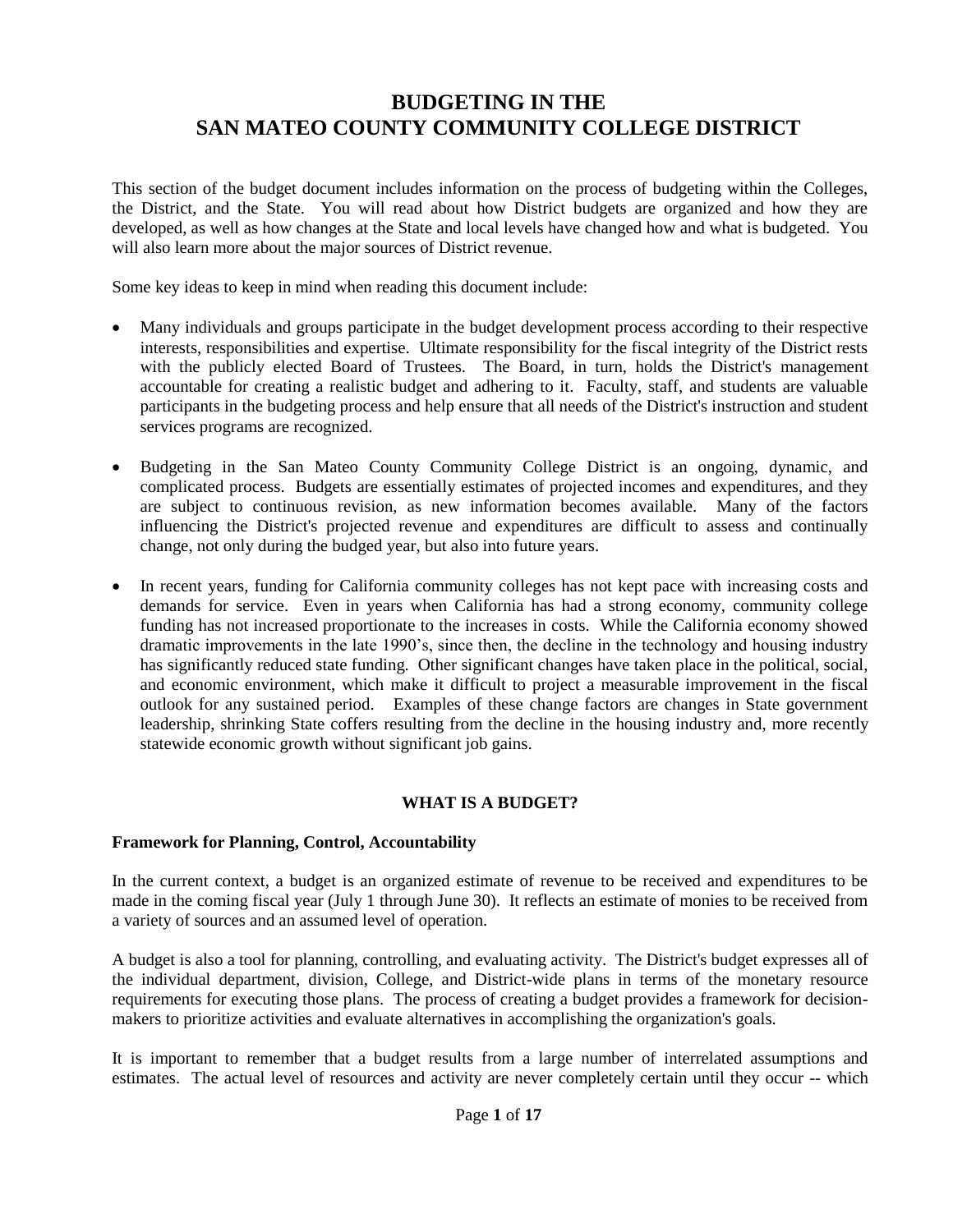may be well into the budget year or possibly at year-end. For example, a major portion of revenue is dependent on property tax collections that in turn are influenced by changes in market value and property turnover in the county during the year. The San Francisco Bay Area and San Mateo County specifically, is one of the most expensive places to live, where the sale of homes and property has fluctuated between expensive and "above the asking price." Even in recent years during the recession, housing has fared better in San Mateo County than in the rest of the State. Commercial property taxes have varied more, such as the devaluation of United Airlines' property after September 2001. Similarly, some expenditures are dependent on enrollments which in turn are influenced by student fees, employment activity and the job market, nonresident tuition, competing educational opportunities, etc.

As activities are undertaken, the budget provides a guideline for managing resources. As the unknowns regarding the budget process become known, adjustments are made to activity levels to ensure that the District meets its objectives with the resources available and takes advantage of any opportunities that arise.

Finally, the budget provides one measure of accountability. Managers are accountable for accomplishing the planned activities, and doing so within the planned resources. Comparing actual results with the budget provides some feedback on how well that is done. Of course, it is important to note that comparing actual expenditures with budgeted expenditures does not indicate whether the budget was sufficient to accomplish organization goals or whether the goals were accomplished -- the comparison only tells whether expenditures were more or less than expected and authorized.

### **HOW IS THE BUDGET ORGANIZED?**

### **Systematic Classification**

Basic to all revenue and expenditure accounting is a systematic classification scheme for describing and reporting transactions. This organization is in large part prescribed by State law and we have little flexibility in the way we categorize our accounts. Within these parameters, the District's budget is organized according to funds, organizations, accounts, and programs. Every item of revenue and expense is coded in this way: fund – organization – account - program.

For example:

| Fund                | 10002  | Unrestricted             |  |
|---------------------|--------|--------------------------|--|
|                     |        | General Fund at          |  |
|                     |        | <b>Skyline College</b>   |  |
| <b>Organization</b> | 2411   | <b>Skyline College</b>   |  |
|                     |        | <b>Business Division</b> |  |
| <b>Account</b>      | 4510   | Supplies                 |  |
| Program             | 094800 | Automotive               |  |
|                     |        | Technology               |  |

The full account distribution within the District's accounting records would appear like this:

10002-2411-4510-094800

Further information on these terms will follow; however, several things should be noted at this point:

 $\triangleright$  The District must comply with generally accepted accounting principles (GAAP) as they relate to public accounting, and also comply with State Community College reporting requirements as contained in the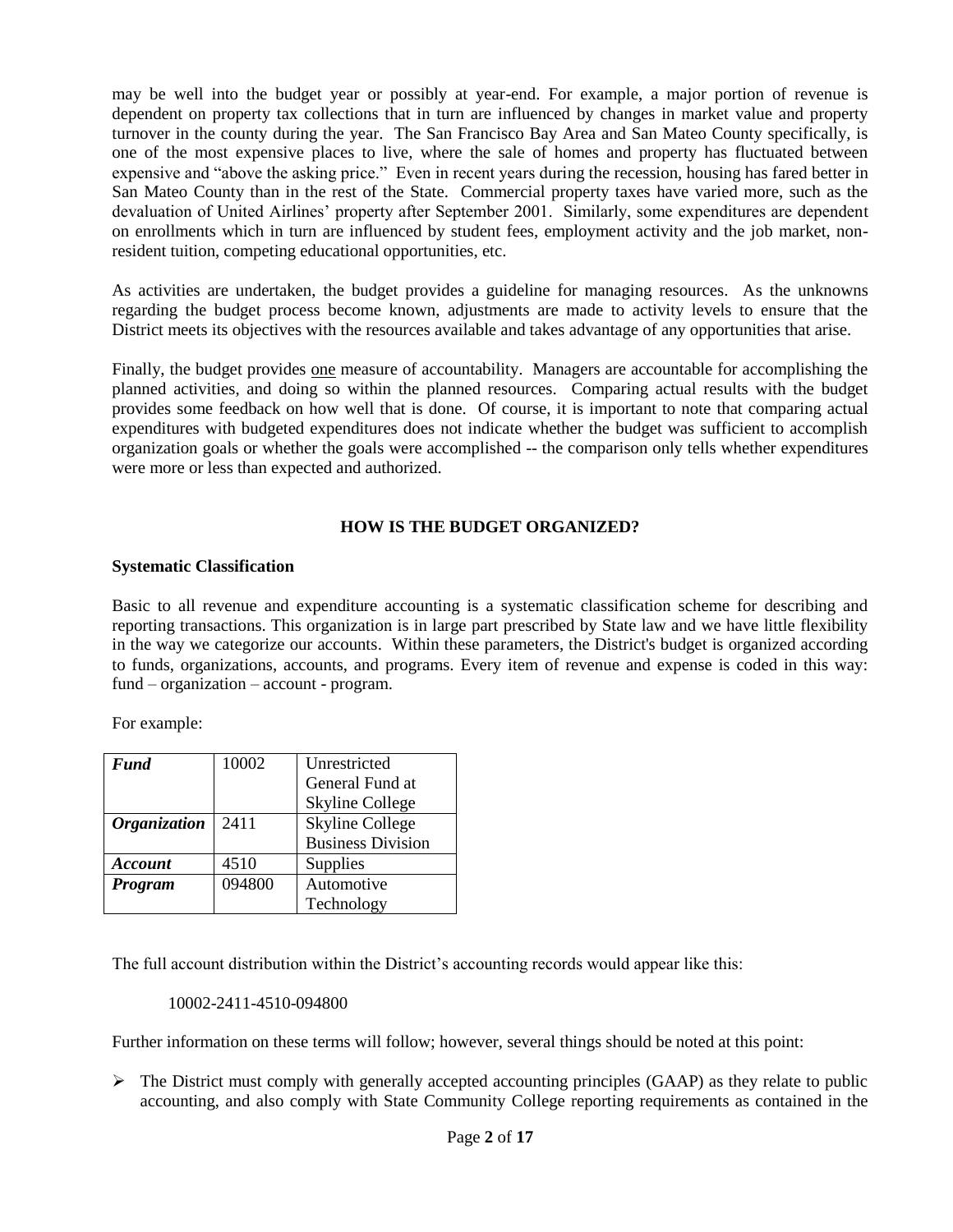Budget and Accounting Manual issued from the State Chancellor's Office. This accounting system must meet the basic informational needs of many groups and individuals who need reliable information on the community college finances. As a result, the accounting system must make it possible to: (a) present fairly and with full disclosure the financial position and results of financial operations of the funds and account groups of the District in conformity with GAAP; and (b) determine and demonstrate compliance with finance-related legal and contractual provisions. The portions of the coding scheme related to Fund, Account, and Program reflect these State requirements.

- $\triangleright$  Distinguishing activities by Organization is an internal dynamic denoting administrative responsibility.
- $\triangleright$  The coding scheme used in the District's accounting system encompasses more than revenues and expenses. It also applies to assets, liabilities, and ending fund balances. However, because we are concerned here primarily with an explanation of budgeting revenues and expenditures, these extensions of the scheme will only be mentioned in passing.
- $\triangleright$  The entire coding scheme is called the Chart of Accounts. Significant control is placed on the Chart in order to assure that any changes to the coding meet the required standards and ultimately records and reports the District's fiscal data accurately. Similarly, access to use of the Chart is restricted by individual user and is dependent upon their level of responsibilities and location.
- $\triangleright$  There is some duplication in the coding scheme. For example, a particular activity may be uniquely identified both by Fund for one reason and by Program code for another reason. An example is the Child Development Center (**60001**-2411-4510-**69600**).
- $\triangleright$  The term "revenue" is used here to describe inflows of monies from all sources.
- $\triangleright$  The term "expenditure" is used to describe not only those expenses which are actually paid during the budgeting year, but any obligations which are expected to be paid and are due for which actual payment may have not been actually issued.
- $\triangleright$  The fund code is a five digit number. For purposes of simplicity, a fund is commonly referred to by its first digit—or summary number.

### **Funds**

### **What is a Fund?**

Because of the varied sources of revenue, some with restrictions and some without restrictions, a unique type of financial accounting known as "fund accounting" is used by governmental and other nonprofit entities. Basic to fund accounting is the concept that a single fund is used to report sources and uses of resources available for, or in most cases restricted to, essentially the same purpose. This is similar to an individual maintaining separate personal checking accounts to track income and outgo for specific purposes.

### **Fund Balances**

Revenues received in a fund are not always expended immediately. For that reason, at any particular time, funds may have a balance of unspent revenues. For a variety of reasons, these unspent revenues may remain at the end of a fiscal year and be carried over into the next year.

More technically, fund balances consist of cash or other current assets (assets which in the coming year are expected to be used, such as supplies -- or converted to cash, such as accounts receivable) and the balance is the excess of current assets over current liabilities (amounts owed in the coming fiscal period). Therefore a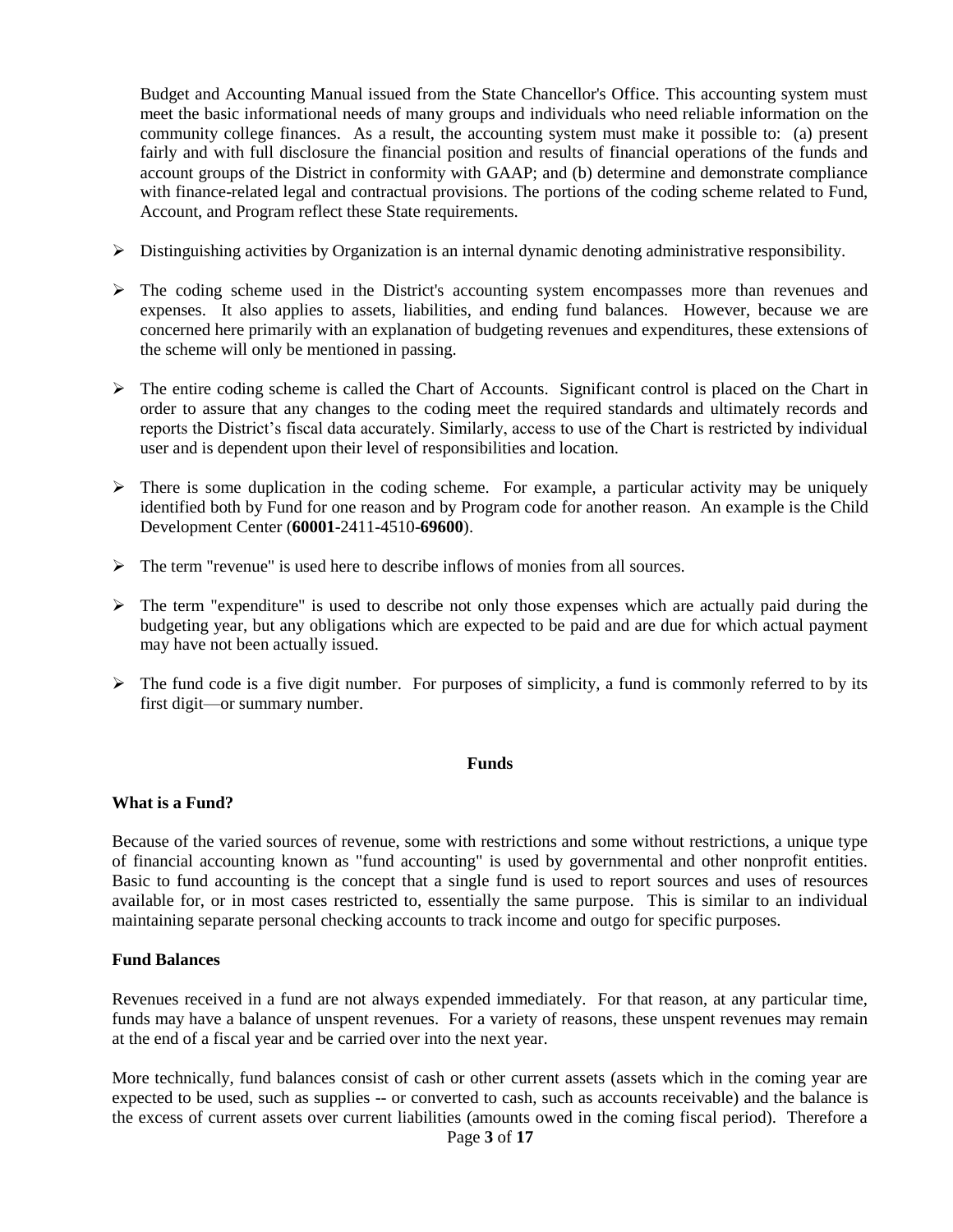fund balance is really the amount of net current assets and may or may not be in monetary form. An example of a non-monetary, current asset is the inventory of books and supplies that is held in the Bookstores.

Fund balances may be committed for future expenditures and/or restricted in their potential use. For example, much of the ending balance of the District's General Fund, which becomes the beginning balance for the next fiscal period, is restricted by external sources (Fund 3), prior commitments, and by Board designation.

### **Fund Transfers**

Resources often cannot be transferred from one fund to another because of restrictions on the use of the monies. However, transfers can be made from the General Fund to other funds. For example, monies are set aside and transferred each year from the Unrestricted General Fund (Fund 1) to the Self-Insurance Fund (Fund 2) in anticipation of losses. In some cases, transfers occur as a result of decisions by the Board of Trustees to set aside General Fund money for specific purposes. In other cases, the source of money in other funds (e.g. State Capital Outlay) may require a match of money from the District's general fund. Regardless of the particular need to make such a transfer, the District Office accounting staff makes those financial entries and insures that the appropriate accounting requirements are met and reporting is done.

#### **Organizations**

The second major budget classification is **organization**. Each administrator in the District is assigned responsibility for some portion of the District's total resources. That area of responsibility is identified within the accounting system as an "organization." A typical organization is an instructional division, and the Dean of the division is responsible for that Organization's budget. The use of this element provides access to accounts and reports of the areas under his/her control. Similarly, access is denied to those without proper security.

Organizations are identified first by location, then by unit within the location. The first digit of the organization code represents the location. For example, organization 2411 is Skyline College's (2) Instructional (4) Business Division (11).

- 1- Chancellor's Office or District Central Services
- 2- Skyline College
- 3- Canada College
- 4- College of San Mateo

#### **Accounts**

The next level of budget classification is by **account,** actually the most specific of the numbering classifications. Accounts are numbered in a way that distinguishes assets, liabilities, fund balances, revenues and expenditures.

Assets are economic resources that are owned or substantially controlled by the District. They include cash (in the County treasury, local bank, revolving cash fund, petty cash funds, or investments), accounts receivable (money owed to the District from contractors, granting agencies, the County, student outstanding fees), inventories of supplies, equipment, land, and buildings. Assets are recorded in account numbers 9100-9400.

Liabilities represent economic obligations of the District. They include accounts payable (money owed to suppliers or unpaid wages for employees), deferred revenue (monies received but not yet earned and therefore technically owed back to the provider), and loans payable. Liabilities are recorded in account numbers 9500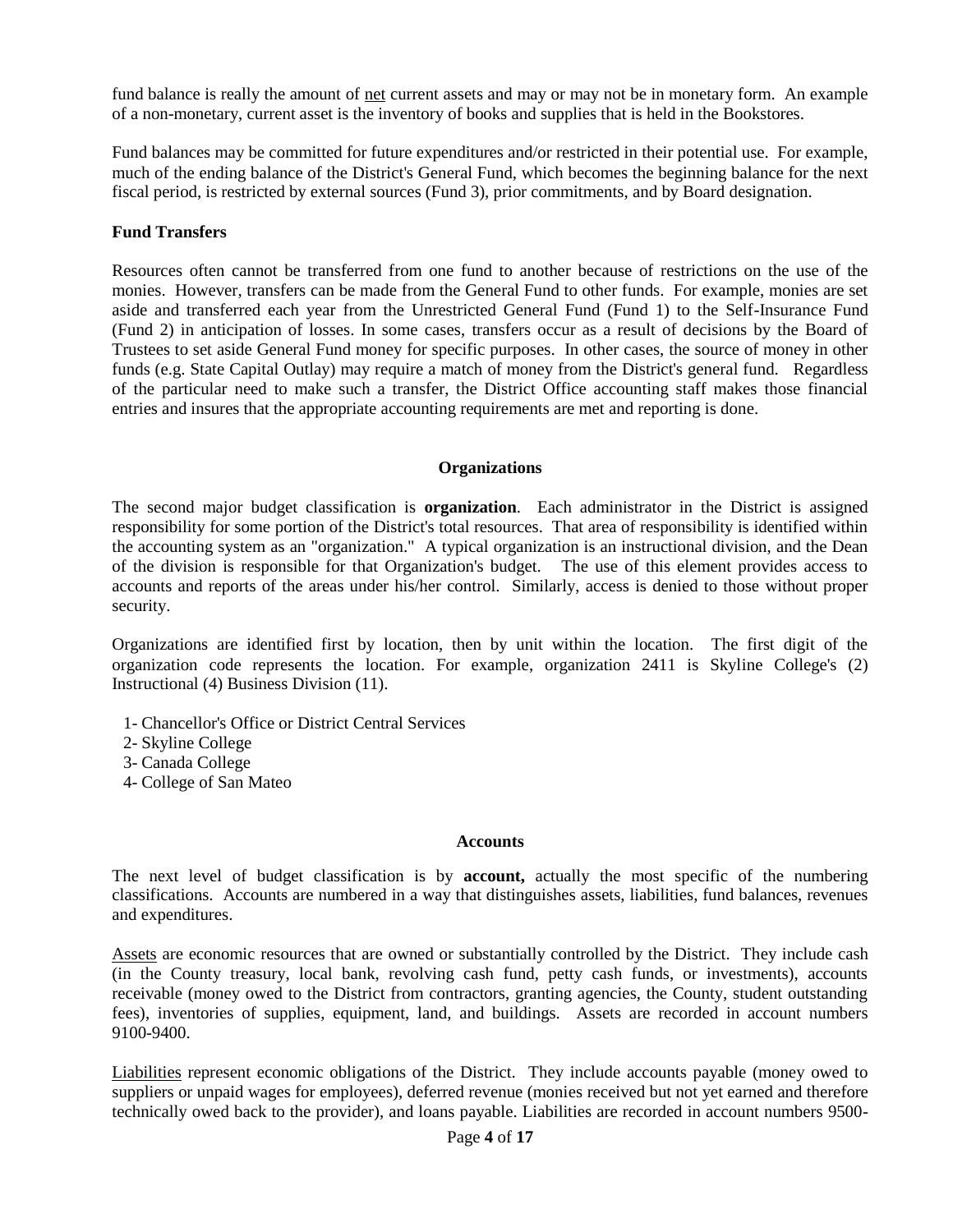9599. Financial obligations to full-time faculty who have 'banked" overload work compensation as a participant in the Unit Banking Program are considered liabilities on the District books.

Fund balances, representing the excess of assets over liabilities, are recorded in account numbers 9600-9800.

Revenue represents monetary resources "earned" by or allocated to the District for providing educational services. Revenue is distinguished by source: Federal, State, Local, and Other Funding Sources (which includes transfers from other funds). Revenues are represented by account numbers in the 8000s. More specifically, the four major sources as defined by State reporting requirements are distinguished as follows:

8100: Federal Revenues 8600: State Revenues 8800: Local Revenues 8900: Other Financing Sources/Transfers In

Expenditures represent the cost to the District of providing various educational services to its students. There are seven major categories of expenditure accounts required for State reporting:

1000 accounts: Academic Salaries 2000 accounts: Non-Academic Salaries 3000 accounts: Employee Benefits 4000 accounts: Supplies and Materials 5000 accounts: Other Operating Expenses and Services 6000 accounts: Capital Outlay 7000 accounts: Other Outgo & Transfers Out

The Annual Financial and Budget Report submitted by the District to the Chancellor's Office of the California Community Colleges (CCFS-311 report) identifies revenues and expenditure according to the account classifications described above.

Within the broad categories, the remaining digits of the account numbers provide additional detail. For example, all "Other Operating Expenses and Services" are assigned a 5000 account code. Accounts in the 5200 sub-group are for Reimbursable Travel Expenses and the account 5220 is used to identify mileage expense, specifically.

### **Programs**

The last level of budget classification is **program**. Another word for program is **activity** and the latter term is more commonly used for State reporting purposes.

Programs are groups of closely related activities; and in the accounting system, program numbers identify revenues or expenditures by type of activity such as Custodial Services, Admissions and Records, or Humanities. The codes used in the instructional programs are generally based on the State TOP (Taxonomy of Programs) coding standards. Non-instructional activities follow the State ASA (Administrative Service Areas) coding. For example, the TOP category "Engineering and Related Technologies" has a number of 0900. Electronics Technology is a program within this general category and has a number 0934.00. The District uses 093400 (a six digit number).

For purposes of reporting and comparing District operations, program activities are grouped as follows:

#### *0100-5900 Instruction*

Includes expenditures for all major instructional disciplines including benefits and retirement incentives for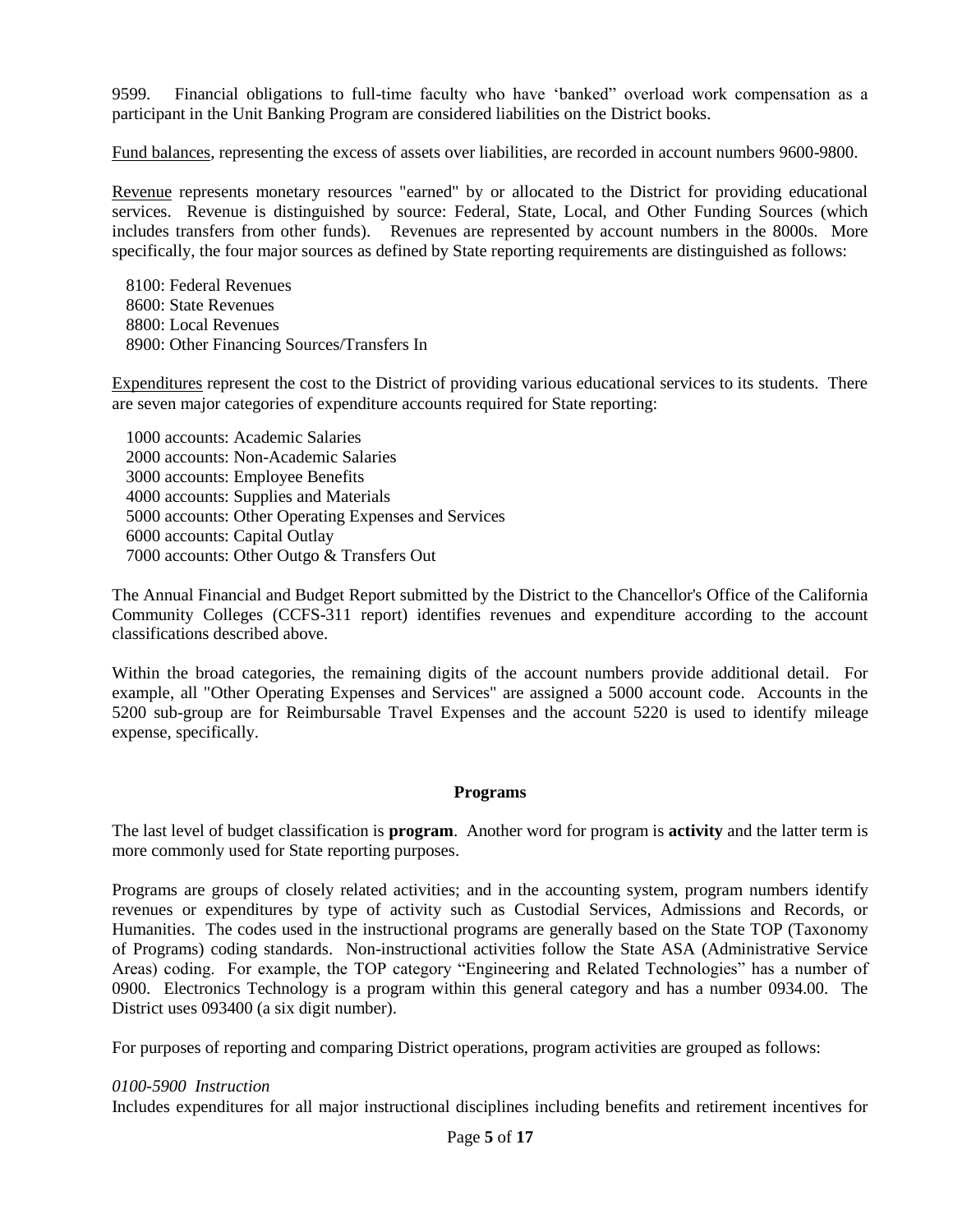#### academic retirees

#### *6000 Instructional Administration*

Includes expenditures related to administrative support and management of instructional activities such as division deans; includes Academic Senate as well as course and curriculum development

#### *6100 Instructional Support Services*

Includes library, learning center, media (KCSM: portion related to instruction)

*6200 Admissions & Records* Includes recruitment, commencement *6300 Counseling and Guidance* Includes career development, job placement, testing, school relations

#### *6400 Other Student Services*

Includes EOPS, financial aid administration, health services, student personnel administration

# *6500 Operation & Maintenance of Plant*

Includes expenditures for utilities, custodial, buildings and grounds maintenance and repair

#### *6600 Planning and Policy Making*

Includes institutional research, management planning, College presidents, governing board, chief labor negotiator, associate chancellor, chancellor, budget office, etc.

#### *6700 General Institutional Support Services*

Includes management information services and fiscal operations, personnel management, staff development and staff diversity, and non-instructional retiree benefits and retirement incentives

*6800 Community Services* Includes expenditures for community use of facilities

*6900 Ancillary Services* Includes bookstores, child development center, parking, student co-curricular activities such as athletics and clubs

#### *7000 Auxiliary Operations*

Includes Associated Students, not-for-profit contract instruction (contract classes generating FTES or approved for credit are included in the appropriate Instructional Activity Codes—0100-4900), special events, public broadcasting (KCSM: portion not related to instruction)

*7100 Physical Property & Related Acquisitions* Includes capital outlay projects

It is important to note that regardless of Fund, the use of account and program coding is consistent throughout the District. For example, a supply account (4510) is still a supply account (4510) whether it is in the Non-Restricted General Fund, the Restricted General Fund, the Child Development Fund, the Capital Outlay Fund, or the Bookstore Fund.

Similarly, for reporting purposes, there is integrity in the reporting structure. For instance, a contract teaching salary account (1100) cannot be paired with a non-instructional program code—say Buildings and Grounds, or Counseling, or the President's Office. A teacher teaches a course in an instructional discipline for which the District is eligible to receive funding through the calculation of full-time equivalent students (FTES). Only those codes can be used for classroom teachers' salaries and related benefits.

### Page **6** of **17**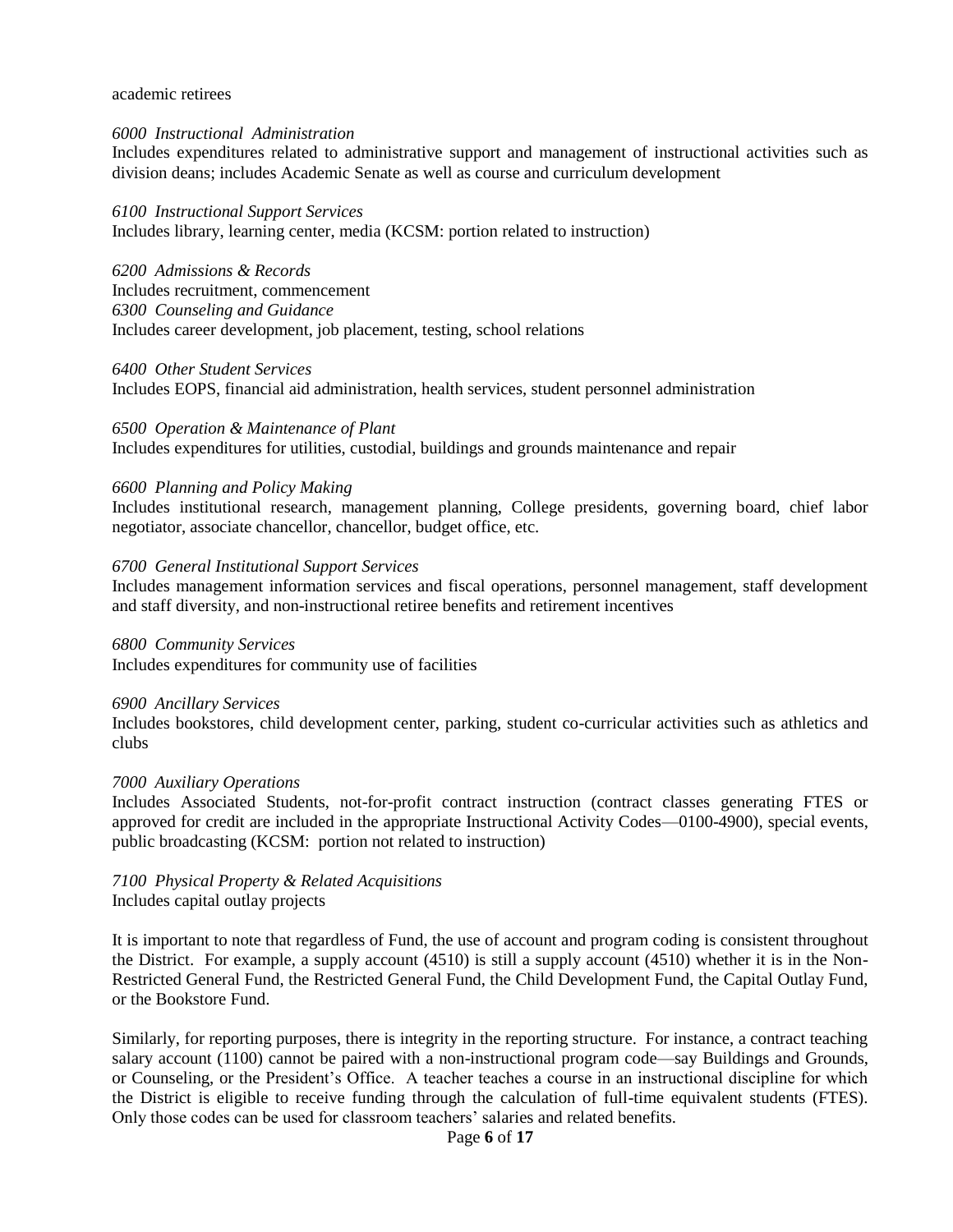# **HOW IS THE BUDGET CREATED?**

### **Shared Interests and Responsibilities**

The District's budget development process is one of estimating total monetary resources expected to be available in the coming fiscal year and matching those resources to a prioritized set of needs. There are many "stakeholders" in the District who participate in this process. Each has an interest in seeing to it that the resources available are used in the most efficient and effective way to accomplish the District's mission.

The Board of Trustees represents the public and has ultimate responsibility for ensuring that the District prepares and adheres to a fiscally responsible budget. Theirs is a legal, fiduciary responsibility and each Trustee is ultimately accountable to the public for his/her actions.

Administrators are charged by the Board of Trustees with direct responsibility for preparing and managing the budget in a fiscally sound manner. They are accountable to the Board and to the State of California for ensuring that all legal requirements are met, that funds are used as intended by the various funding sources, that budget matters are properly recorded and reported, and that the institution "lives within its means."

Faculty, staff, and students are directly affected by the budget and need to have a voice in the decisions represented and supported by the budget. Their responsibility is to help inform those who prepare the detailed budget about the current and anticipated needs of each College program and the institution as a whole. Their feedback on the effectiveness of all programs is needed to ensure accountability for the decisions that are made.

# **Setting District Priorities**

### **District-wide Processes**

How should we spend our money? Answering that question is always difficult whether it is one person trying to organize his or her own budget or whether it is a group of people trying to decide on priorities. A family, for example, may agree that rent, loan repayments and food are high level commitments and should have the highest priority. But after that, there may be some sharp disagreements about the relative importance of using money for savings, clothing, entertainment and other items.

While initial budget decisions might be made with great difficulty, they then tend to become established and routine. Right or wrong, expenditure patterns become set and habits are formed about such things as savings. Usually these familiar patterns are challenged only when there are major changes to income, expenses, or life style.

With a district that has revenues well over a hundred million dollars and several different groups of stakeholders, setting budget priorities is always a matter of discussion and debate. Even if there is agreement among the majority, there are usually strongly held minority viewpoints. Nonetheless, budgets tend to develop along similar lines each year unless there is dramatic change in anticipated revenue, expense, or perceived mission -- or some basic structural change in operations or personnel.

The District budget development process is comprehensive and complex. There are many participants in the process: the Board of Trustees, administrators, faculty, staff, students, and members of the public. Each represents a somewhat different interest and therefore often advocates different priorities. It is intended that the consultative processes of the District provide adequate voice to all of the stakeholders so that final decisions related to the budget are reflective of the varied needs of the institution.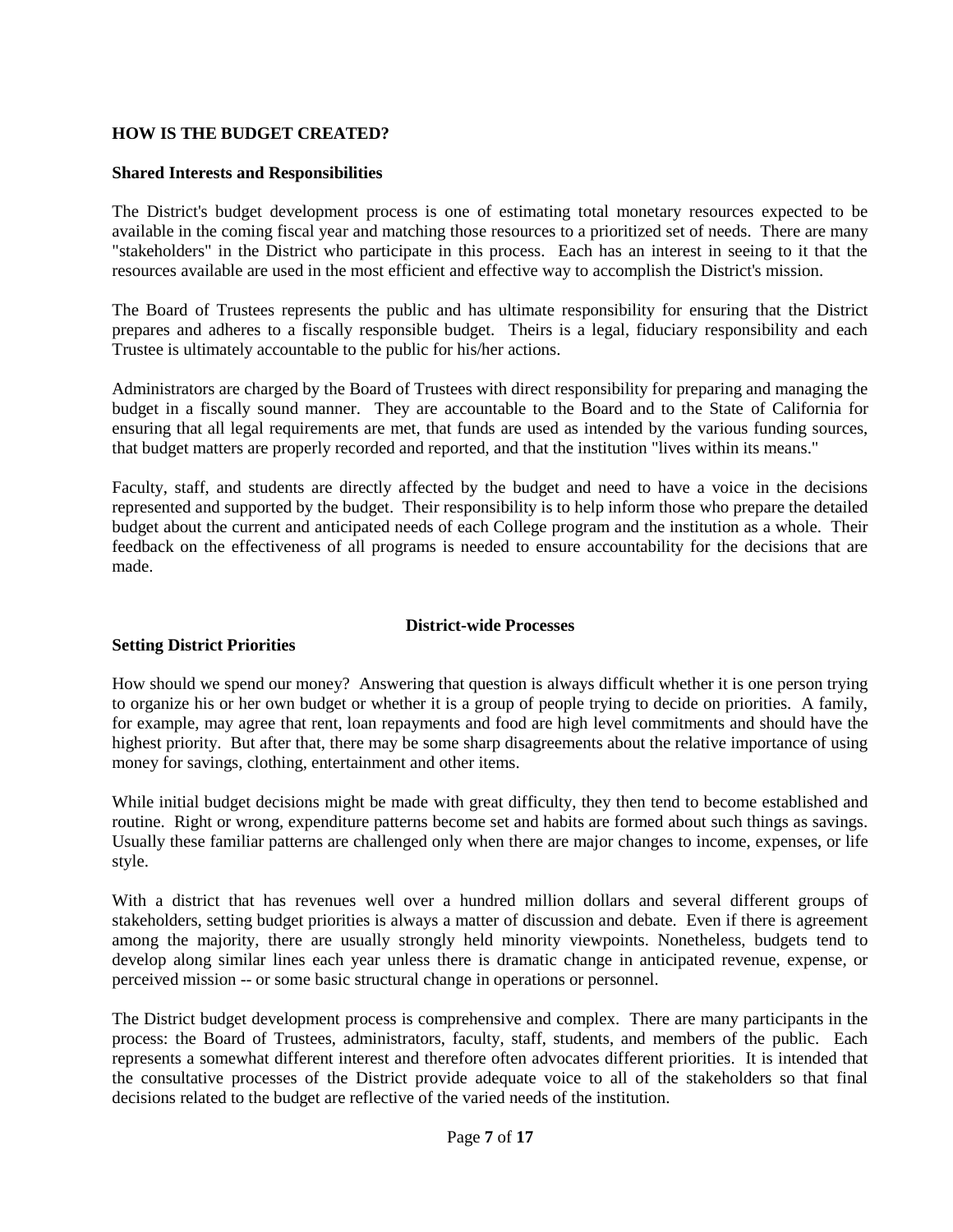At the District level, needs and opportunities are identified by gathering information from the Colleges, from the external environment, and from deliberations of various planning groups. The District Committee on Budget and Finance (DCBF) meets regularly to discuss and evaluate budget assumptions and strategies. College input is received through regular District-wide councils such as the District's Shared Governance Council, Instruction Council, Student Services Council, and Chancellor's Council. College input is also received when special groups are formed to address specific issues and various advisory committees, such as the District Auxiliary Services Advisory Committee (DASAC).

Through District research efforts, the local environment is constantly monitored. Information is gathered through inter-district meetings, consultants, professional associations, publications, local legislators, community and industry advisors, and others.

The District is continuously engaged in some form of long-range planning activity (i.e. strategic, educational, facilities, financial) through formalized master planning, accreditation self-study, and program review. Teams of employees, consultants, community advisors and students are drawn together for these tasks. Every year, as the budget is developed, the Colleges and Chancellor's Office review their operations in relation to the District's and Colleges' strategic plan, set new goals and objectives, and evaluate results of past activities.

The technical job of constructing a District budget is the responsibility of the Executive Vice Chancellor in conjunction with the Chief Financial Officer, the District Budget Officer and the DCBF. They provide revenue and expenditures projections for the coming year, and the Executive Vice Chancellor formally reports that information to the Chancellor and Board of Trustees. The estimates take into account such critical information as the funds remaining unspent at the end of the year (beginning balance for the next year), assumptions that go into estimating revenue, the obligations of the District (liabilities) and restrictions on the use of funds. The Executive Vice Chancellor works with the Chief Financial Officer and the District Budget Officer to communicate this critical information to those who are charged with the responsibility for preparing and managing District and College budgets.

At each of the Colleges, a mechanism for consultative budget development and review continues to evolve. These processes, which are fairly comprehensive and carefully defined, will be described in a subsequent section. The District Shared Governance Council (DSGC) is consulted on all policy matters and serves as an overall planning body. The DSGC receives budget information from the DCBF and receives recommendations from them related to budget process such as the schedule for budget development (calendar), assumptions used in revenue estimates and the allocations system, set asides for such things as staff development and instructional equipment, and overall District goals and procedures.

### **Allocation of District Resources**

So how do resources get allocated to units within the District? An attempt has been made to allocate resources according to a formula that is intended to provide for the equitable allocation of available resources in relation to attaining planned goals. The allocation formula is based on a projection of all available funding. Many of the sources of revenue dictate how that revenue will be spent. These targeted monies are allocated according to the funding sources' guidelines. The Board of Trustees also designates the use of monies to recognize commitments or to achieve certain goals. This money is set aside in special allocations before determining the amount to be distributed to the Colleges and Chancellor's Office. The remaining monies are subject to the allocation formula.

The current allocation model used to distribute resources within the District has evolved during a particularly difficult period of diminishing overall resources, changed during the recent past situation of substantial funding with State-directed goals and is again being reviewed by the DCBF. As the sources of our funding changes, so has the allocation. The current resource allocation model was developed over a two year period beginning in 2004-05 and was implemented in 2006-07 and is reviewed annually by DCBF. Faculty, staff, and students are engaged to consider various aspects of the model and the District's Shared Governance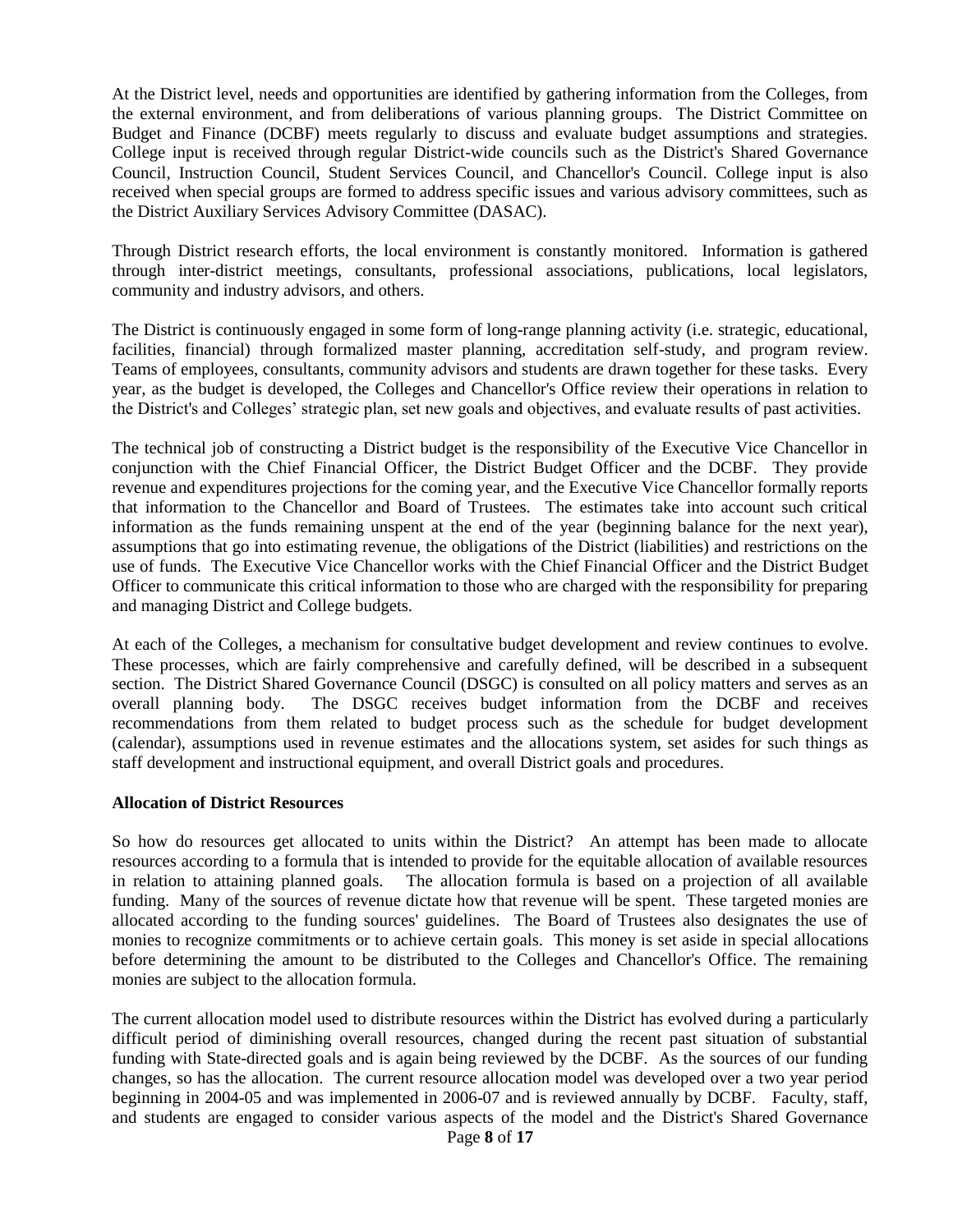Council continue to be consulted on the allocation process.

The previous allocation formula was devised for the Colleges only and did not include Districtwide operations (facilities, payroll, purchasing, personnel, computing services, etc.). The current formula allows for approximately 85-86% to be provided to the Colleges and the remaining 14-15% allocated to the Chancellor's Office and Facilities.

Rather than allocating resources to the Colleges based exclusively on enrollment, the allocation formula has recognized legitimate cost differences among the Colleges in the following ways:

- During growth years, each College's allocation was based upon the respective share resulting from a three-year FTES average (resident plus non-resident FTES). Without major changes in this allocation element, the prior year's allocation as adjusted during that year for cost of living (COLA), and special ongoing augmentations becomes the beginning allocation for the new budget year. This might then be adjusted further to accommodate an increase/decrease in available funding.
- Site allocations are then augmented for step increments and longevity service based upon the final position control personnel cost report available at a time certain during the development process—around July 1. An estimated salary schedule adjustment amount is set aside early in the budgeting process to be made available at this step of the process.
- The allocation model includes the ability to make special allocations for a demonstrated need. For example, this was done in 2010-11 to keep the Child Development Centers open.

# **District Budget Work Schedule**

Developing a budget is a lengthy and time-consuming process. Many activities must start early in the prior year in order to have a budget on time for the following fiscal year (July 1 - June 30). On a Districtwide basis, a Budget and Planning Calendar is developed by the District Budget Office in consultation with the DCBF during late fall and is adopted by the Board of Trustees in January. This Calendar serves as the master schedule for all subsequent budget development activities. The Budget and Planning Calendar is disseminated to all affected District and College groups to provide a framework for individual budget-related activities taking place within the District.

The earliest stages of the budget development cycle involve a review of the allocation by the DCBF and an evaluation of the Governor's proposed budget for the community colleges by the Executive Vice Chancellor. The Governor first proposes a budget in January. The Legislative Analyst prepares recommendations on the State's budget by the end of February. The Legislature conducts hearings and proposes further changes to the Governor's proposal during the spring. The Governor presents revised revenue and spending projections in May while the Legislature's budget subcommittees deliberate on the budget. A final budget for the State should legally be in place by July 1, although this has not always been the case in recent years. After the budget is signed by the Governor, there is usually clean-up activity, called trailer bills, which then work their way through the system. These serve to clarify language, augment or provide certain special funding or possibly change some code section relating to fees, process, or guidelines. Even after a budget is enacted and trailer bills are passed, there can be changes during the year if revenue and expenditure assumptions change significantly. In the current year 2011-12, mid-year "trigger cuts" were implemented as revenue assumptions contained in the budget did not materialize.

One can follow the State budget activities and their effects on community colleges over the Internet. Both of the following sites provide regular updates on the progress of the State budget.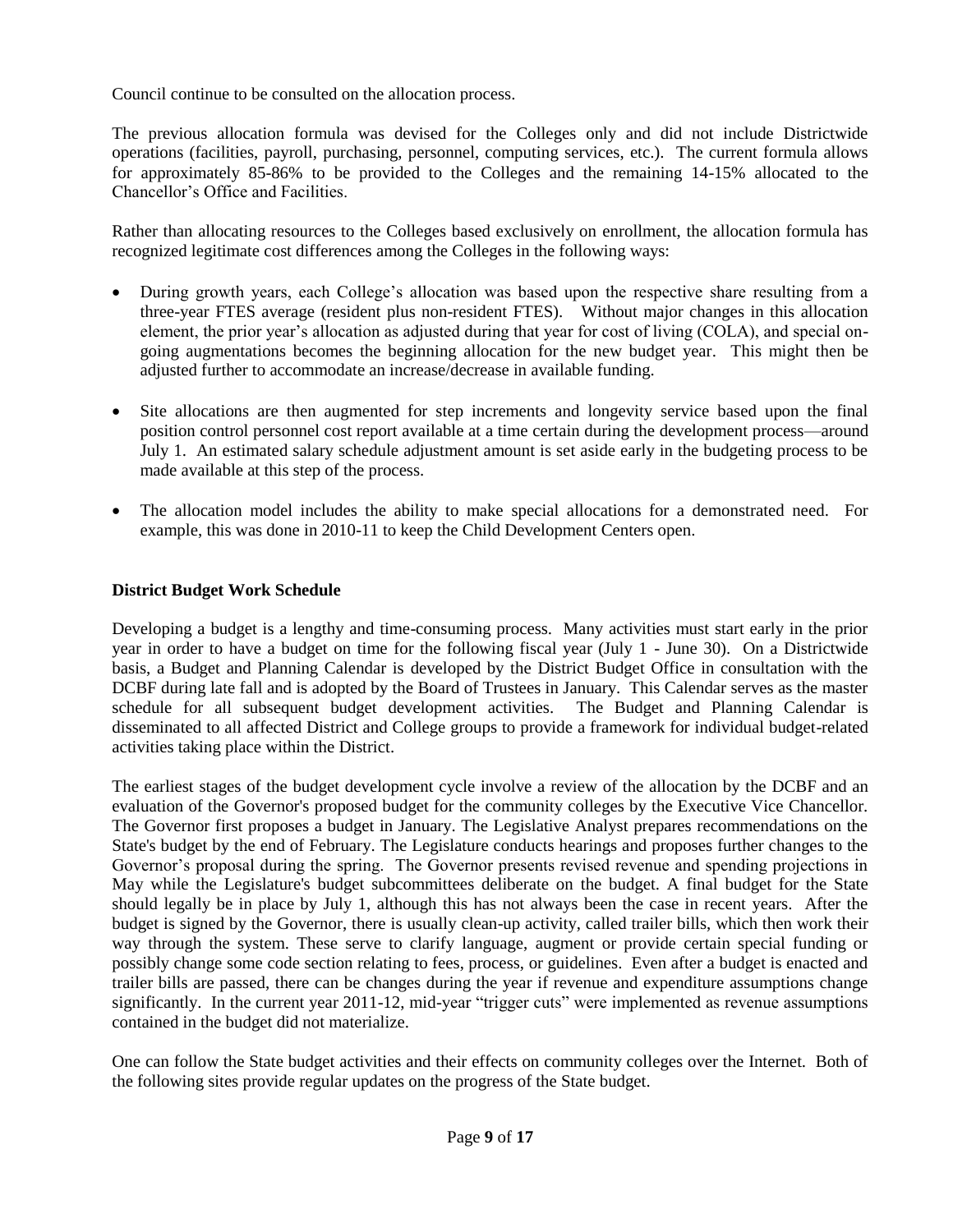[www.cccco.edu](http://www.cccco.edu/) - The California Community Colleges Chancellor's Office [www.ccleague.org](http://www.ccleague.org/) - The Community College League

Throughout the spring semester, staff in the Executive Vice Chancellor's office prepares estimates of revenue for the District and revises them according to updates on the State's budget development process. Also prepared are estimates of revenue and expenditures by analyzing other revenue sources (parcel tax, grants, and redevelopment dollars), enrollment projections, current year expenditure trends, the status of negotiations with employee representatives, legal obligations, prior commitments, rate changes for health benefits, insurance, utilities and other ongoing obligations.

Summaries of these budget projections are provided to the DCBF. Members of this Committee communicate this information to their campus colleagues, especially College Budget and Planning Committees.

A sequence of activities is initiated in early spring to develop the actual budget. Budget worksheets are developed for six major budget segments or "phases" related to various types of expenditures and funds. These worksheets are used by the College business offices and Chancellor's Office staff who are responsible for the development of their unit's budget. One of the phases, Position Control—a computerized human resource information system within the Districts administrative Banner software—allows maintenance of all regular personnel information including compensation. This Position Control budget phase projects salary and benefits costs and distributes the appropriate amounts based upon the assigned labor distribution account numbers and related FTE. Once set, these "fixed costs," combined with hourly salaries, make up approximately 90% of the base site allocations, including related fringe benefits. The remaining 10% balance of the allocation then needs to be budgeted. In addition, the Colleges and Chancellor's Office prepare an annual budget "priority" listing which includes goals upon which their budget has been developed (see section below).

During the budget development cycle, there is interaction and participation among shared governance groups, campus administrators, and Chancellor's Office staff. After this review, the Executive Vice Chancellor presents a Tentative Budget to the Board of Trustees for approval in June and that budget is used to establish beginning (but temporary) balances in the operating ledger. The Tentative Budget is actually "loaded" into the operating system and a budget is established for use (before July 1) so that expenditures required for the following fiscal year can be initiated in time for summer school to prevent interruption of services. A Final Budget is presented and adopted in September after the prior year ending balance is known, the State budget has passed, and there is opportunity for a public hearing. Pursuant to the California Code of Regulations, the District is required to adopt a Tentative Budget prior to June  $30<sup>th</sup>$  and a Final Budget by September  $15<sup>th</sup>$ . Two copies of the adopted budget are submitted to the California Community College Chancellor's Office on or before September  $30<sup>th</sup>$ . Appropriate forms (311's) are also submitted to the Chancellor's Office in Sacramento.

### **College Processes**

### **Setting College Priorities**

While the budget process varies somewhat at each of our three Colleges, there are many commonalities. One could think of the typical process this way:

The budgeting process starts at the departmental level. Faculty, staff, and students gain direct input through the program review process and through the process of setting goals and objectives each year according to the College strategic plan. Through these and other consultative processes, programs are examined to determine their opportunities, needs, and ability to accomplish their mission.

Ultimately the findings are translated into budget requests. Division administrators assemble the budget requests for each department and with input from members of the division, prioritize the requests.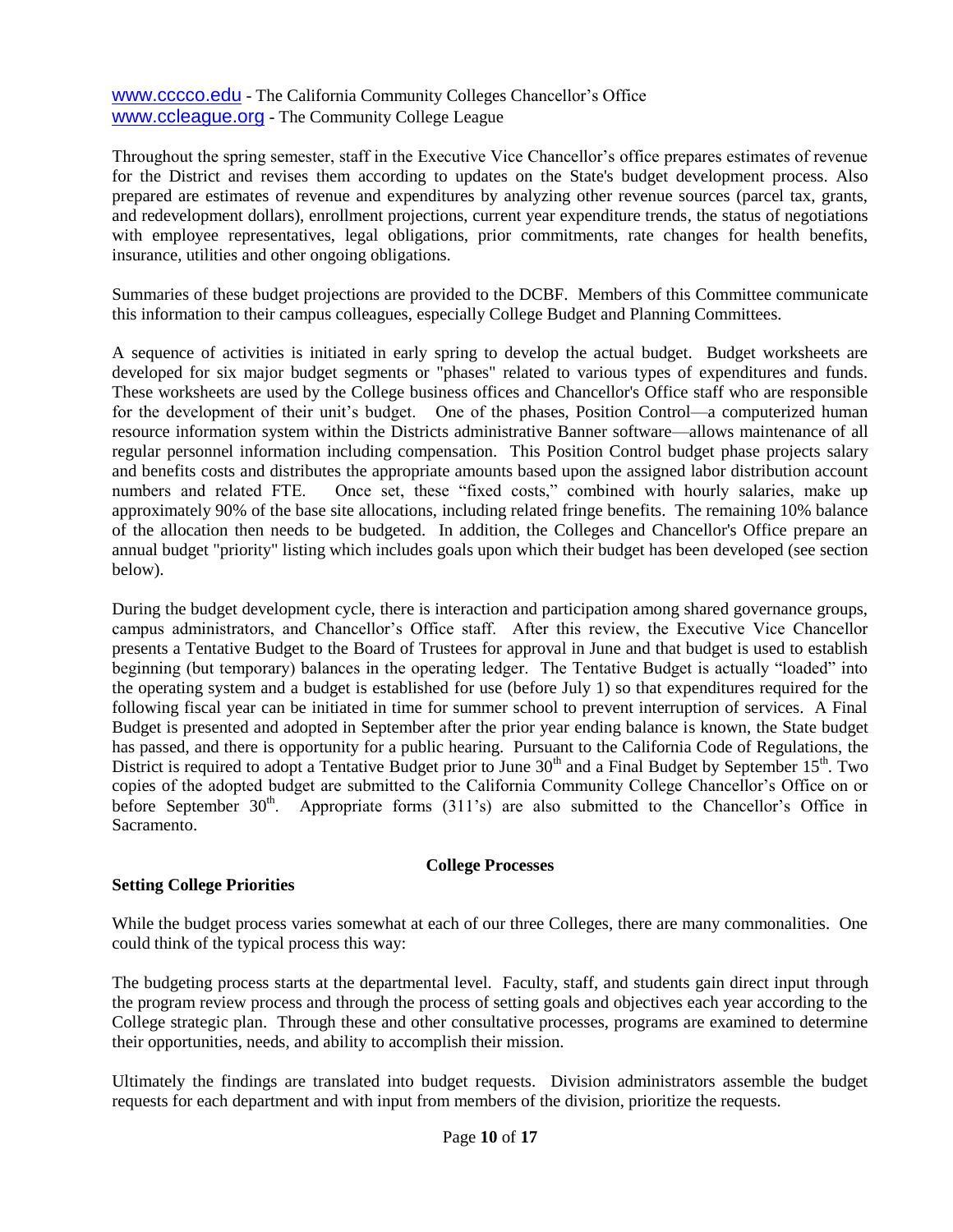Division requests are forwarded to the vice presidents who consult with their deans as a group to establish overall priorities for their area of responsibility—instruction or student services. The vice presidents then bring their budget priorities into Cabinet sessions with the president and College business officer. At that level, broader institutional requirements are added and a College-wide budget is developed. The budget is then discussed with one or more College shared governance groups. A key group is usually a budget committee that is part of or reports to a College council. The shared governance group then studies the budget and makes recommendations back to the Cabinet. Throughout the process, the results of College and District planning efforts are used to guide budget deliberations. Usually there are multiple iterations of consultation up, down, and across the organization.

It is the responsibility of the College president to approve a budget that is consistent with the resources allocated to the College. Final reconciliation of the College budget development process with available resources is challenging. The bottom-up budget development process confronts a top-down budget allocation process. Usually more resources are needed or wanted than are available. And, like members of any family, each College, division and department questions the appropriateness of their allocation.

### **Internal College Allocation Mechanisms**

A review of the prior year's budget and any anticipated changes to College programs is the primary basis for allocating monies within a College. The reason for this is that the major operational activities at each College are relatively stable and predictable. There is a predictable mix of full-time and part-time employees who are responsible for delivering a consistent program of instruction and a variety of expected and required instructional support services.

Because of this stability and the fact that a large percent of the budget is related to committed employment costs, budgets usually do not change dramatically each year. Most decision making related to budgets within a given year have to do with the distribution of marginal increases or decreases in the amount of money available or the redistribution of monies for supplies, equipment, travel, and other "discretionary" sums.

Increases can occur due to such factors as increases in total District revenue, a favorable College ending balance, salary savings from changes in employment, increases in enrollment relative to the other Colleges (which could influence the allocation formula), or the opportunity to use grant funds to supplement normal operating costs. Decreases can occur due to such factors as declines in total District revenue, loss of grant funds, or declines in enrollment relative to the other Colleges.

It is common to have mid-year adjustments to budgets based on changing information or actual results that differ from earlier estimates. These adjustments may be favorable or unfavorable. Unexpected mid-year declines in revenue or increases in cost are especially difficult to deal with because so much of the budget is committed early in the fiscal year. On the other hand, late budget augmentations may increase site ending balances as fully executed plans for their use cannot be accomplished within the fiscal year. The District has made it a budgeting priority to anticipate and plan for midyear cuts so as to have the ability to use the collaborative process in advance (at the beginning of the fiscal year) and not to have to make decisions in a crisis mode.

Additional decisions having budgetary implications involve establishing priorities for hiring new full-time employees, prioritizing construction and/or repairs to physical plant, and prioritizing major instructional equipment requests. The decisions on priorities ultimately are reflected in the budget.

On a long term basis, College budgets shift as old programs are phased out and new programs are introduced. Usually these shifts occur as the result of long-term, strategic planning. Such planning is informed by program review, accreditation self-study, and long-range master planning efforts. Faculty, staff, and students play a significant role in these planning efforts.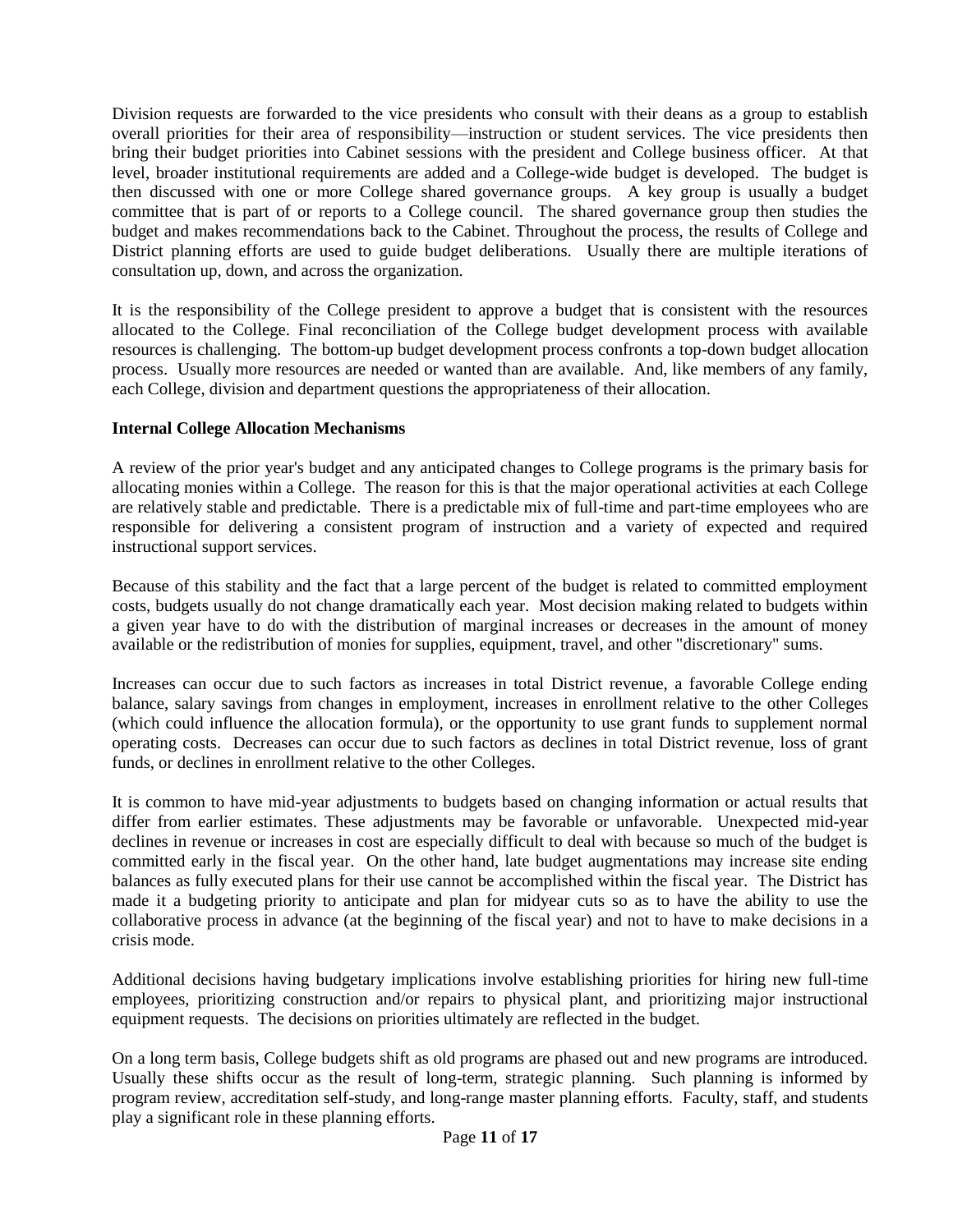#### **Role of Program Review**

An intensive, periodic review of each academic and student services program in the District is an activity that can have profound influence in the way resources are deployed. Each College introduces the results of program review into its budget process a little differently, but however it is done, the overall College budget ultimately responds to those results.

Through program review, the College identifies what is required to support existing programs and the opportunities for program change which may include expansion, modification, or reduction. Program review provides an opportunity for programs to develop a rationale for budgetary support as they compete for resources with other existing or potential new programs.

The results of program review are used by divisions to set goals, plan activities, and prioritize budget requests. Collectively, these are reviewed by senior administrators and College-wide shared governance bodies. Program review provides a foundation on which to build College plans and budgets.

Program review is a critical shared governance vehicle for institutional planning, budgeting, and accountability. Through careful review of existing programs, the College community can understand how well it is meeting the needs of students and how effectively it is using its resources.

#### **STATE BUDGETING**

#### **WHAT ARE THE SOURCES OF REVENUE?**

The District receives revenue from a variety of sources. Each source may dictate the basis upon which the revenue is "earned" or allocated, how the revenue may be spent, and the continuing availability of the revenue. Further restrictions may be placed on the use of revenue by the Board of Trustees. The Board sometimes decides that it is in the best interest of the District to set aside monies to support special projects/purchases, provide for contingencies, or to anticipate future obligations. These are important distinctions to make when planning for the use of revenues.

#### **State Allocation Formula**

#### **Proposition 98**

General State revenue available to community colleges is dictated in large measure by constitutional amendments (Propositions 98 and 111) and enabling legislation which established a minimum funding guarantee for K-12 and community colleges. The exact amount of the guarantee is modified by factors such as prior year funding and changes in enrollment, per-capita personal income, and general fund revenue. The continuous application of Proposition 98 is currently in question. Enacted during 1988-89, the original split between K-12 and community colleges was set at 10.93% for community colleges. There have been years since 1988 that community colleges received 10.93%. In addition, the Legislature has moved expenditures in and out of Proposition 98 and the guarantee has not held up to its original intent.

Based on these legal requirements and their own projection of total revenues available in the coming year, the State Legislature and Governor ultimately determine an amount to be budgeted for community colleges. As you will see in reading the subsequent sections on the State's allocation system, there are many different factors to be considered when estimating the amount of revenue that will be received by a particular college district.

The State Chancellor has recently appointed a task force in order to determine what changes would be needed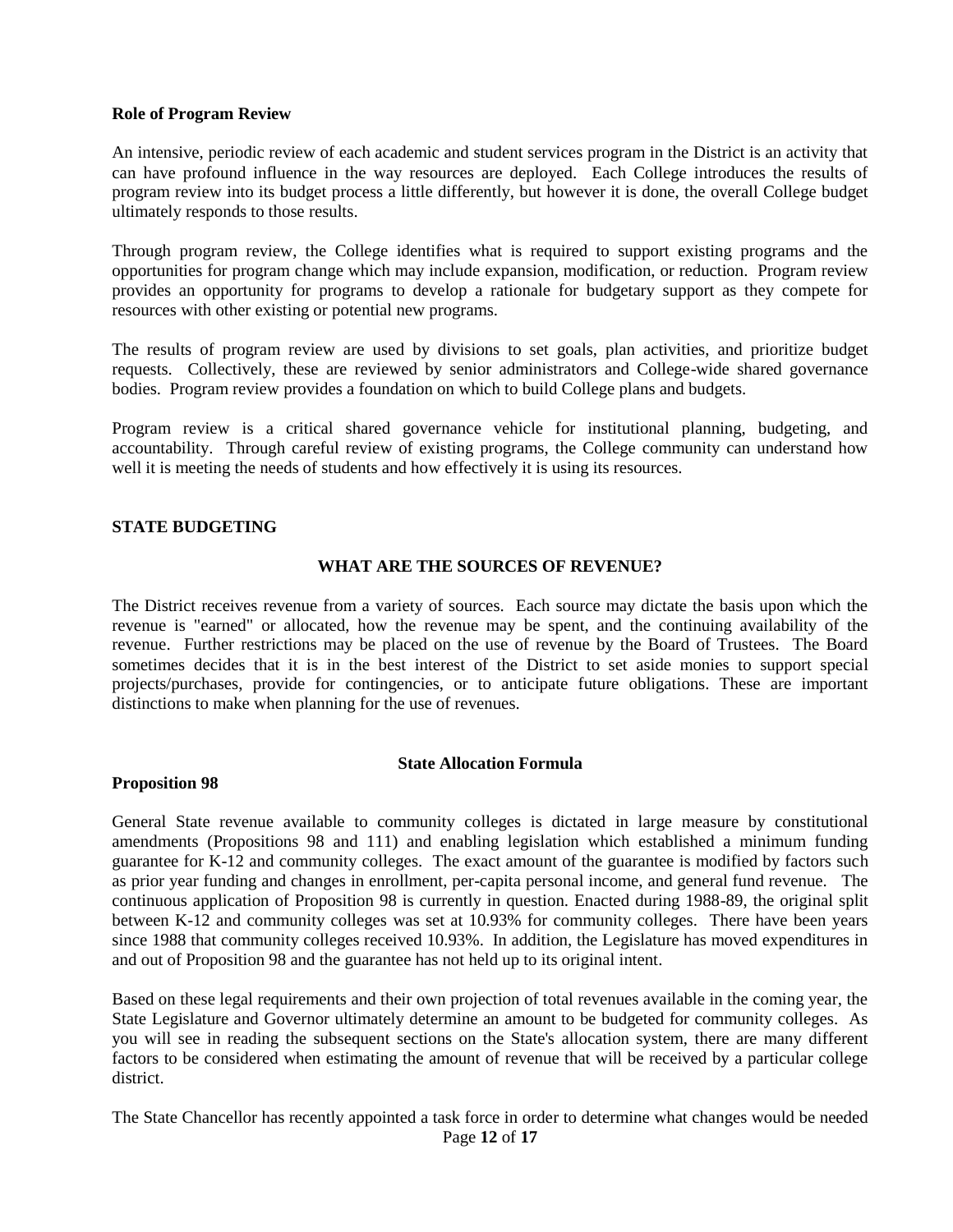in California Community College funding formulas to improve the system's "fiscal playing field". It should be noted that the system funding per Full-Time Equivalent Student (FTES) is approximately \$5,400 per FTES. This is compared to California's K-12 average of \$7,708; CSU's \$11,500 and UC's \$21,500.

### **Calculation of Base Revenue**

Most of the revenue received by community colleges is determined by a Statewide allocation formula. A base revenue amount is established for each community college district. The current State funding model, SB361 became effective on October 2006. The new allocation model gives each district an allocation for each college or center, but the amount would vary depending on the number of students the district serves.

In addition to this base allocation, districts receive an allocation per credit FTES that is uniform throughout the State. This per-FTES allocation is at the 90<sup>th</sup> percentile of funded FTES. Non-credit FTES is provided in a two tiered mechanism that provides a higher level of funding for classes in the areas of English as a Second Language, Citizenship, Remediation and Basic Skills, and Vocational or Occupational Education.

The purpose of this change from Program Based Funding was to provide a stable, reliable and equitable funding allocation.

The formula consists of the following components:

1. Foundation Base Revenues

| Multi-College Districts   |               |
|---------------------------|---------------|
| Greater than 20,000 FTES  | \$4 million   |
| Greater than 10,000 FTES  | \$3.5 million |
| Less than 10,000 FTES     | \$3 million   |
| CPEC less than 1,000 FTES | \$1 million   |

- 2. Credit Revenues Reported FTES x \$4,565
- 3. Non-Credit Revenue Reported Non-Credit FTES x \$2,626 per non-credit
- 4. Program Based Funding Guarantee Guarantee for districts which would have received greater revenue under the former program based funding model
- 5. Cost of Living Adjustment (COLA) An amount which is intended to offset the effects of inflation on community college budgets. The amount of inflation is measured by an index of the costs of governmental goods and services. The absence of COLA for the last few years does not mean that the cost of these goods and services did not rise during this time period.
- 6. Growth Rates Growth revenue assumes that districts have first restored any revenue declines from the prior three fiscal years.

### **Sources of Base Revenue**

The base revenue for community colleges is drawn from four sources: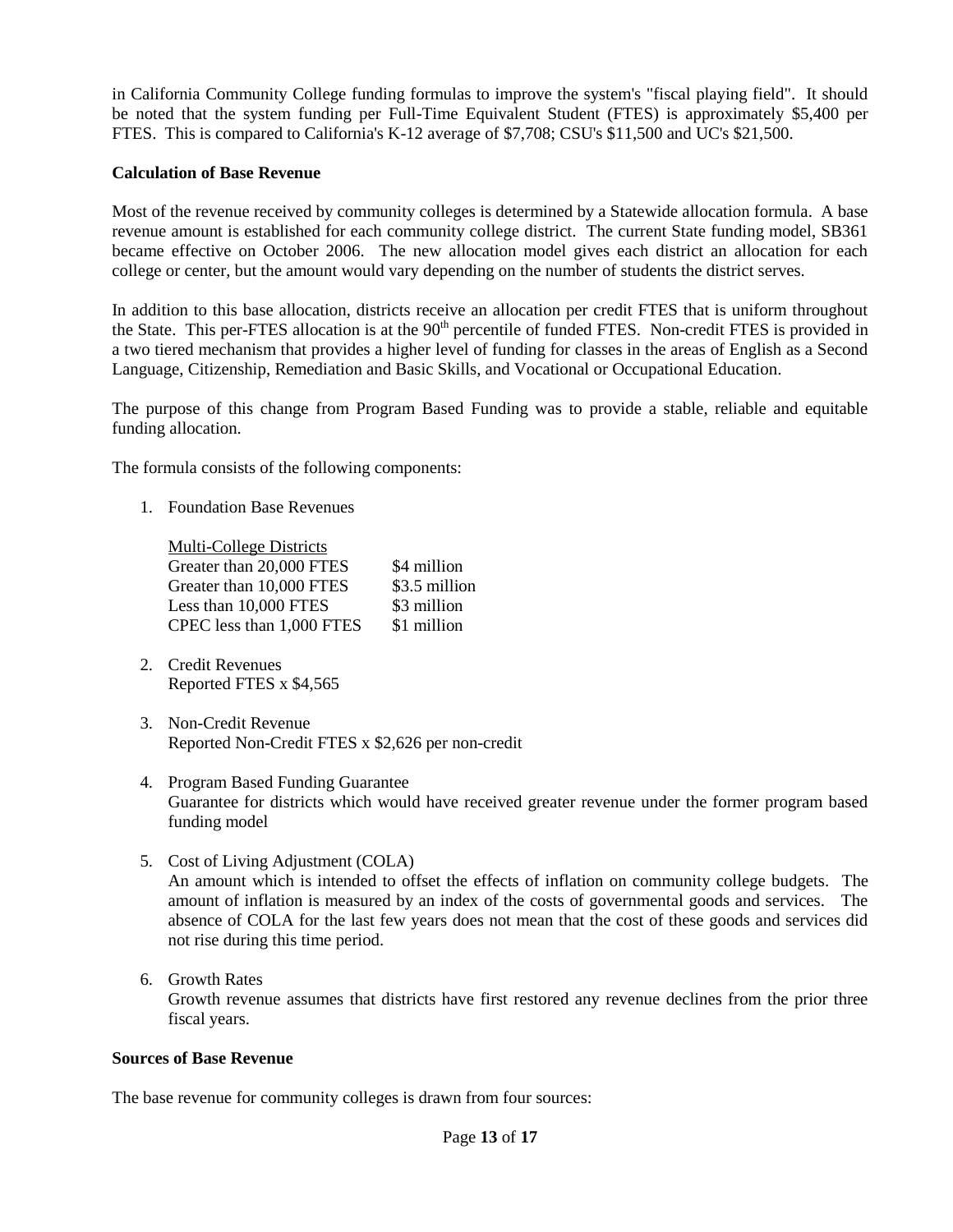- local property taxes
- resident enrollment fees
- State tax subventions (augmentation to offset loss of revenue from property tax exemptions)
- State apportionment

The State apportionment is calculated based on initial estimates of the other three sources. This can be explained using the bucket analogy. The total calculated base revenue for all districts is the bucket which defines the total amount of water contained. Then an estimate is made of how much property taxes, enrollment fees, and subventions will be poured into the bucket. The empty space in the bucket that remains is to be filled by State apportionment.

**Once calculated, the total Statewide apportionment is not adjusted upward, even if there are shortfalls in the other sources** (and the bucket is not filled). This has made it very difficult in past years when property tax revenue, by far the largest single source, has fallen short of estimates and the State has had to reduce base revenue available (apply a deficit factor) to community college districts. On a Statewide basis, apportionment did not make up the difference created by the loss of property tax revenue.

When property tax revenue falls short of estimates, all districts share in the deficit. Even though Statewide there may be less property tax revenue than originally estimated, the amount of some local property taxes may be greater than expected. This is due to differences in the change in assessed valuation of property from county to county. Changes in local property taxes become adjustments to the State apportionment each district receives. San Mateo County's assessed valuation has remained relatively stable and continues to rise slowly as the housing market improves. Nonetheless, the District has had its allocations reduced due to Statewide over-estimation of property taxes and student fees.

# **Property Tax**

Typically, much of a college district's base revenue is derived from local property taxes collected in a college district's service area. Estimates of property taxes to be collected are made prior to the beginning of a fiscal year and are revised throughout the year. Because of the timing of property tax collections (December and April), the actual amount cannot be determined until late in the fiscal year.

A few districts derive enough revenue from local property taxes and fees to fully fund their base revenue amount. Therefore, they do not receive any apportionment revenue from the State. Such college districts are referred to as "self-supporting" or "basic aid" (a term more appropriate to K-12 school districts) and they may not be affected by Statewide shortfalls in property tax revenue since there is no apportionment to be adjusted. If local property taxes are sufficient to provide revenue in excess of the base revenue allocation calculated by the State, the district may keep the excess.

There is an exception to the above related to the amount of property tax derived from the Educational Revenue Augmentation Fund (ERAF). Starting in 1992-93, ERAF legislation redirects to schools and community colleges (K-14) a portion of local property tax that otherwise would accrue to counties, cities, special districts, and redevelopment agencies. However, **this additional property tax cannot be used to exceed a district's revenue limit**. The amount of ERAF monies available to a district is limited to the amount needed to bring its total revenue up to the district's calculated base revenue. If, however, a deficit factor is in force during that year, the ERAF capacity of the district is the amount which will bring the District up to the true base (not deficited) revenue figure.

For the past few years, the San Mateo County Community College District has received State apportionment. However, due to State budget constraints, the revenue limit has been decreased and the District achieves Basic Aid Status in 2011-12 wherein there will be sufficient local property taxes and student fees to meet the basic funding level. Reduced revenue limits will likely create more districts reaching the self-supporting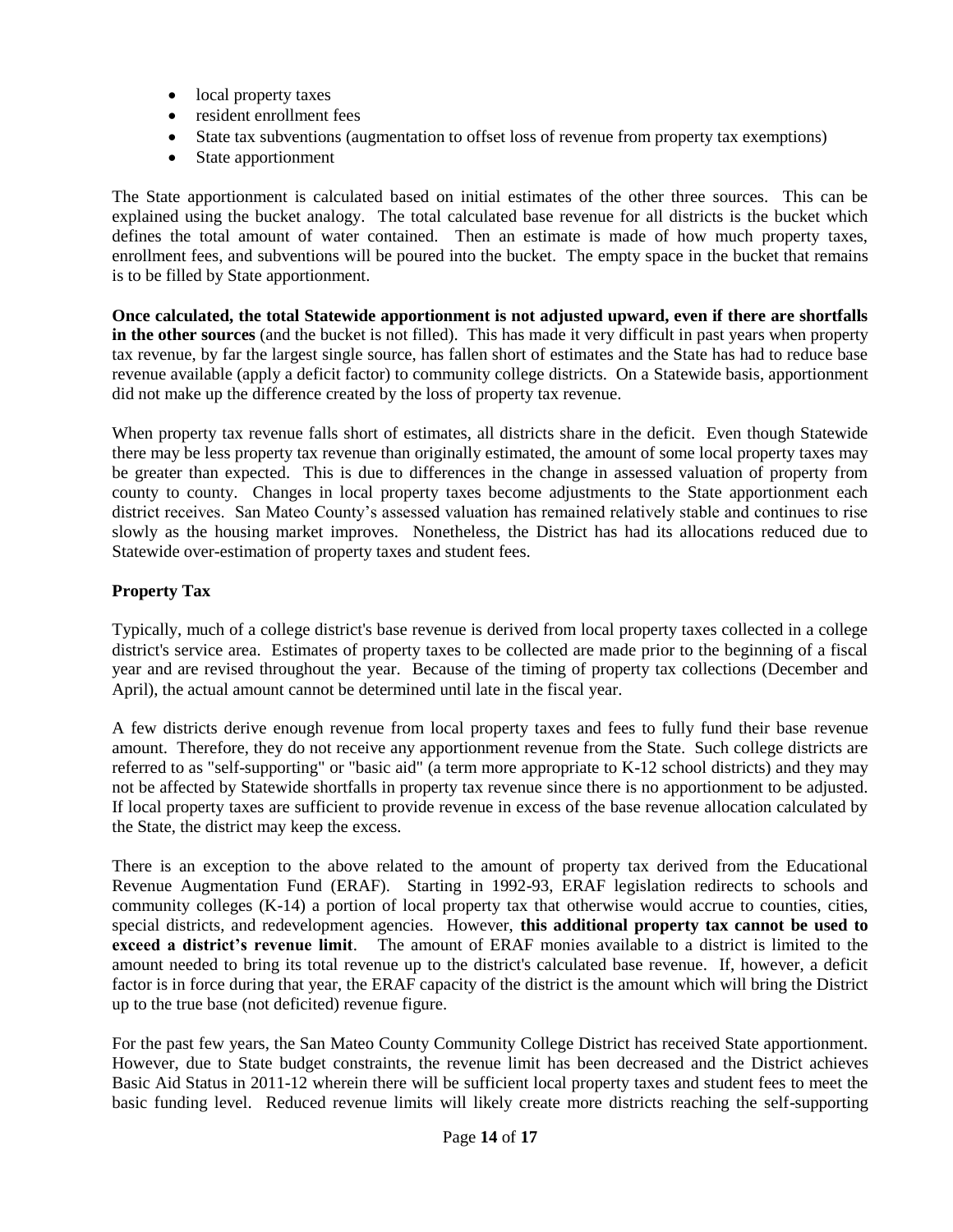status over the next decade.

Relying heavily on property tax has its drawbacks. Whereas State apportionment is allocated in relatively even amounts throughout the twelve months of the fiscal year (July-June), most property tax revenue is received in two months, December and April. Having most cash inflows in the sixth and tenth month of the fiscal year puts a significant strain on a district's cash reserves because of cash requirements for payroll and other demands on a regular, monthly basis. As a result, the district must either maintain higher cash balances of its own (through reserves and ending budget balances) and/or engage in short-term borrowing through Tax Revenue Anticipation Notes (TRANS).

Other problems may be faced by districts which become self-supporting. It would be easy to rely on excess funds to support continuing commitments such as permanent salary increases. However, it should be clear that the excess funds may be in jeopardy. Because of the State's fiscal constraints and because there is growing concern related to inequitable distribution of resources among colleges and schools within the State, possible legislation changes might propose to redistribute the excess funds to other districts. This would save apportionment funds for the State and/or improve the budgets of low revenue districts.

Another problem faced by districts when they cross over to self-supporting status is the possibility of swinging back and forth between self-supporting and reliance on base revenue (apportionment) from the State. This possibility in the early years of being self-supporting requires changes in the way affairs are managed. For example, under the State's current allocation methods, it may help revenue to increase enrollment. When self-supporting, however, districts do not automatically receive more revenue for more enrollments, but they might realize increased costs. Under this circumstance, it would not benefit the district financially to grow—unless it is a planned, efficient growth. Here is where efficiency measures come into play. It also becomes important to determine a planned use of revenue over which the district has full control.

# **Enrollment Fees**

In recent years, enrollment fees have become a significant part of available revenue for community colleges. To understand how this revenue flows to colleges, we need to distinguish between monies received from resident versus non-resident students.

Of the enrollment fees received from California residents, 98% is considered part of the base revenue for the College district as described earlier. The remaining 2% is used by the college district to defray administrative costs associated with collecting and accounting for it. That 2% is not considered part of the State allocation. Initiated in 1985, the enrollment fee rate is set by the State. In each of the past two years, this fee has been increased – from \$26 to \$36 per semester unit in summer 2011 and again in summer 2012 to \$46. One might think that this increase would increase available revenue to a district. However, any increase in student enrollment fees merely reduces the State apportionment needed to meet the calculated base revenue (refer back to the section on "Sources of Base Revenue" above).

While non-residents pay the same enrollment fees as resident students, they also pay non-resident tuition. All of non-resident tuition is kept by the college district and is not considered part of the State allocation. On the other hand, no State allocation is received for non-resident FTES. The District's Board of Trustees sets the amount of fees charged to non-resident students at a rate intended to fully recover all costs of their education.

### **Subventions**

The last component of base revenue is financial assistance received from the State to offset the loss of revenue suffered as a result of tax relief granted to certain groups. This assistance is referred to as a subvention.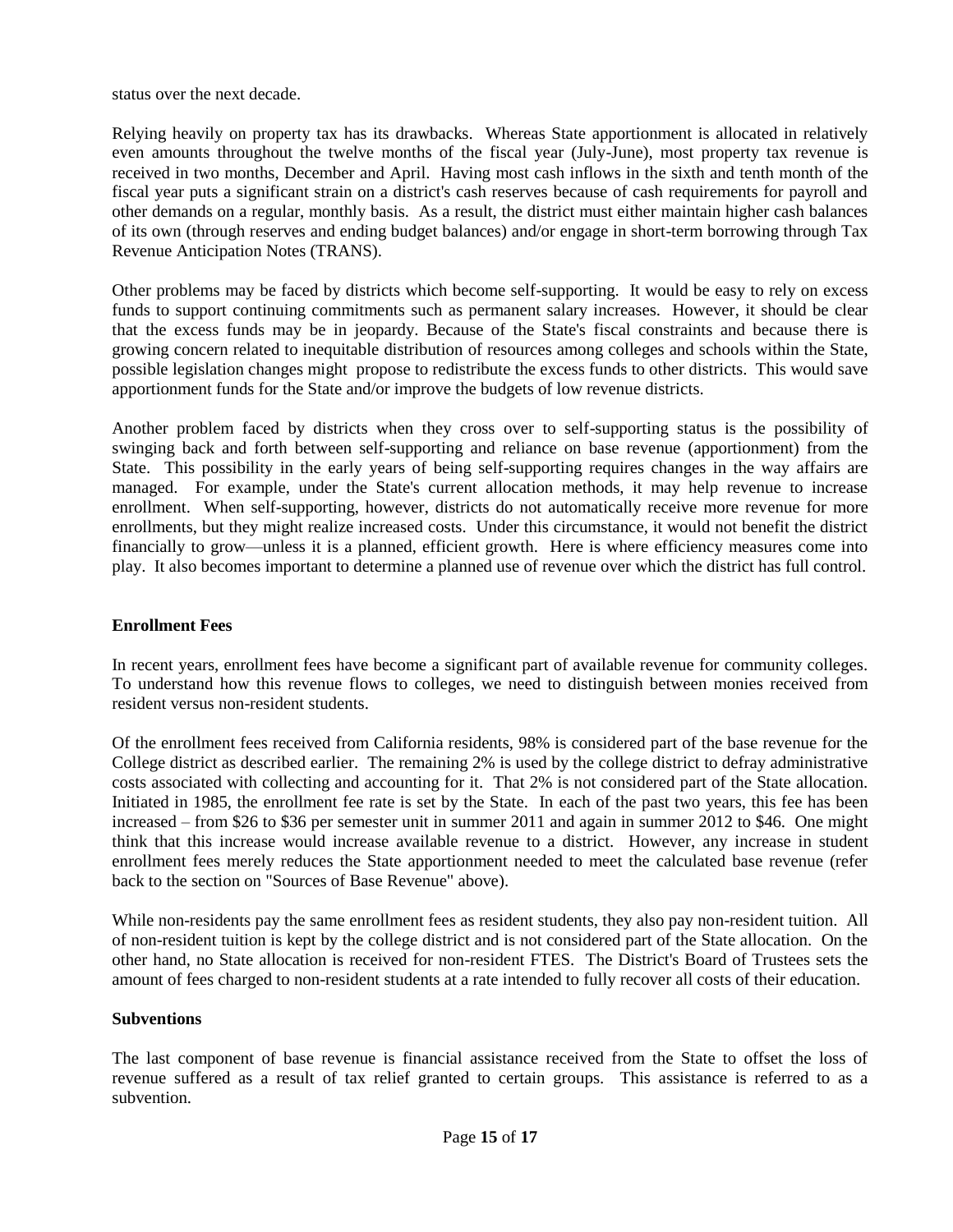For example, residential property owners who occupy their homes receive a property tax credit. Because this results in reduced property tax revenues for community colleges, the State uses part of its general revenues to offset the loss to the colleges.

### **Non Base Revenue Sources**

In addition to base revenue and sources identified earlier in this document, the District receives revenue from a variety of other sources.

Following are some of the additional sources of funding:

### *Student Fees*

The District collects student fees for health services, parking, audit classes, instructional materials, and certain types of payment and record processing.

Revenue from fees for health services and parking can only be spent on the provision of those services. Funds collected for instructional materials fees are spent on classroom materials distributed and made available to students in the particular classes. There are no restrictions, however, on revenue received from the other fees.

### *Contributions*

Contributions are received from private sources to invest in and support a number of the District's programs. For instance, there are partnership arrangements like the agreement between San Mateo Union High School and the College of San Mateo and Skyline College's Automotive Technology Department and Hyundai Motor Company USA.

Some contributions are directed to the San Mateo County Community College District Foundation (SMCCCDF). The Foundation is a separate entity and is not included in the District budget process. Although most of the Foundation funds are used for scholarships, the Foundation has increased fund-raising efforts within the last few years in order to support a broader range of activities.

### *Community Education Services*

The District offers educational services to other organizations and to the public for which it charges fees that are intended to cover all direct and indirect costs of providing the services. The courses or classes may be for credit or not-for-credit. Community education course fees are set to fully cover the costs of the programs.